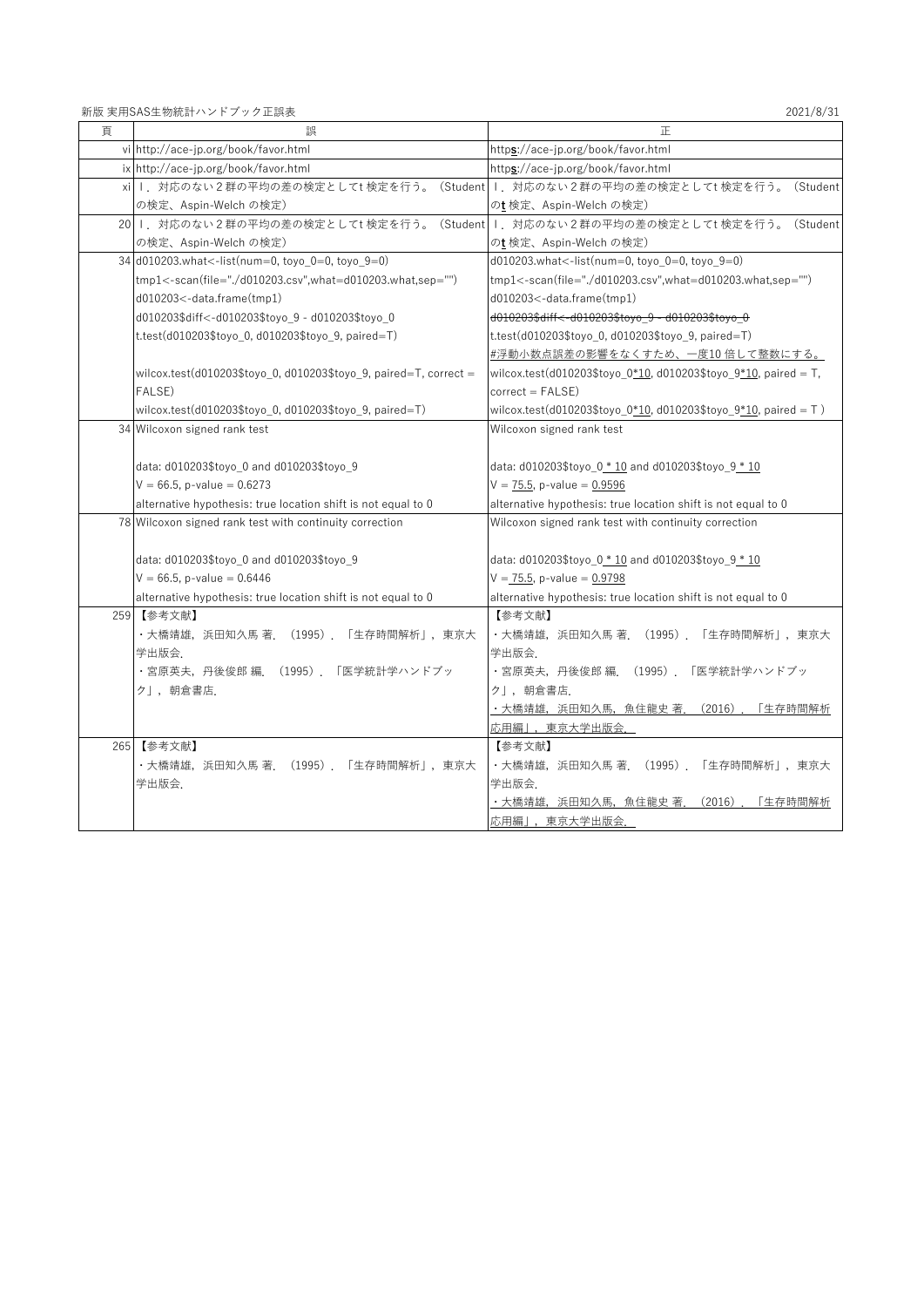| 270 | 【参考文献】                                                                                                     | 【参考文献】                                                                      |
|-----|------------------------------------------------------------------------------------------------------------|-----------------------------------------------------------------------------|
|     | ・浜田知久馬.<br>(2013).「SAS 生存時間解析プロシジャの最新の                                                                     | ・浜田知久馬<br>(2013). ISAS 生存時間解析ブロシジャの最新の                                      |
|     | 機能拡張」, SUGI-J 論文集'13, pp.3-72.                                                                             | 機能拡張」,SUGI-J 論文集'13,pp.3-72.                                                |
|     | · Klein J.P., Moeschberger M.L. (1997). Survival Analysis:                                                 | · Klein J.P., Moeschberger M.L. (1997). Survival Analysis:                  |
|     | Techniques for Censored and Truncated Data, Springer-Verlag.                                               | Techniques for Censored and Truncated Data, Springer-Verlag.                |
|     | · Westfall P.H., Tobias R.D., Rom D., Wolfinger R.D., Hochberg Y.                                          | · Westfall P.H., Tobias R.D., Rom D., Wolfinger R.D., Hochberg Y.           |
|     |                                                                                                            |                                                                             |
|     | (1999). Multiple Comparisons and Multiple Tests Using the SAS                                              | (1999). Multiple Comparisons and Multiple Tests Using the SAS               |
|     | System, SAS Institute Inc.                                                                                 | System, SAS Institute Inc.                                                  |
|     | . Hsu J.C. (1992). The Factor Analytic Approach to Simultaneous                                            | . Hsu J.C. (1992). The Factor Analytic Approach to Simultaneous             |
|     | Inference in the General Linear Model, Journal of Computational                                            | Inference in the General Linear Model, Journal of Computational             |
|     | and Graphical Statistics, 1, pp.151-168.                                                                   | and Graphical Statistics, 1, pp.151-168.                                    |
|     | • Kramer C.Y. (1956). Extension of Multiple Range Tests to Group                                           | • Kramer C.Y. (1956). Extension of Multiple Range Tests to Group            |
|     | Means with Unequal Numbers of Replications, Biometrics, 12,                                                | Means with Unequal Numbers of Replications, Biometrics, 12,                 |
|     | pp.307-310.                                                                                                | pp.307-310.                                                                 |
|     | . Edwards D., Berry J.J. (1987). The Efficiency of Simulation-Based                                        | • Edwards D., Berry J.J. (1987). The Efficiency of Simulation-Based         |
|     | Multiple Comparisons, Biometrics, 43, pp.913-928.                                                          | Multiple Comparisons, Biometrics, 43, pp.913-928.                           |
|     | · Westfall P.H., Young S.S. (1993). Resampling-Based Multiple                                              | • Westfall P.H., Young S.S. (1993). Resampling-Based Multiple               |
|     | Testing: Examples and Methods for p-Value Adjustment, John                                                 | Testing: Examples and Methods for p-Value Adjustment, John                  |
|     | Wiley & Sons, Inc.                                                                                         | Wiley & Sons, Inc.                                                          |
|     | · Klein J.P., Moeschberger M.L. (2013). Survival Analysis:                                                 | · Klein J.P., Moeschberger M.L. (2013). Survival Analysis:                  |
|     | Techniques forCensored and Truncated Data, Springer-Verlag.                                                | Techniques forCensored and Truncated Data, Springer-Verlag.                 |
|     |                                                                                                            |                                                                             |
|     | ・永田靖,吉田道弘 著.(1997).「統計的多重比較法の基礎」,                                                                          | ・永田靖,吉田道弘 著.(1997).「統計的多重比較法の基礎」,                                           |
|     | サイエンティスト社.                                                                                                 | サイエンティスト社.                                                                  |
|     |                                                                                                            | ・大橋靖雄,浜田知久馬,魚住龍史 著.<br>(2016)<br>「生存時間解析                                    |
|     |                                                                                                            | 応用編」,東京大学出版会.                                                               |
|     |                                                                                                            |                                                                             |
| 278 | 【参考文献】                                                                                                     | 【参考文献】                                                                      |
|     | ・大橋靖雄,浜田知久馬 著.(1995).「生存時間解析」,東京大                                                                          | ・大橋靖雄,浜田知久馬 著.(1995).「生存時間解析」,東京大                                           |
|     | 学出版会.                                                                                                      | 学出版会.                                                                       |
|     | ・宮原英夫, 丹後俊郎 編. (1995). 「医学統計学ハンドブッ                                                                         | ・宮原英夫,丹後俊郎 編.(1995).「医学統計学ハンドブッ                                             |
|     | ク」,朝倉書店.                                                                                                   | ク」,朝倉書店.                                                                    |
|     |                                                                                                            | ・大橋靖雄,浜田知久馬,魚住龍史 著.(2016)<br>「生存時間解析                                        |
|     |                                                                                                            | 応用編」,東京大学出版会.                                                               |
| 283 | 【参考文献】                                                                                                     | 【参考文献】                                                                      |
|     | ・浜田知久馬.(2013).「SAS 生存時間解析プロシジャの最新の                                                                         | ・浜田知久馬.(2013).「SAS 生存時間解析プロシジャの最新の                                          |
|     | 機能拡張」, SUGI-J'13 論文集, pp.3-72.                                                                             | 機能拡張」, SUGI-J'13 論文集, pp.3-72.                                              |
|     | • Kalbfleisch J.D., Prentice R.L. (1980). The Statistical Analysis of                                      | • Kalbfleisch J.D., Prentice R.L. (1980). The Statistical Analysis of       |
|     | Failure Time Data, John Wiley & Sons, Inc.                                                                 | Failure Time Data, John Wiley & Sons, Inc.                                  |
|     |                                                                                                            | ・大橋靖雄,浜田知久馬,魚住龍史 著.(2016)<br>「生存時間解析                                        |
|     |                                                                                                            | <u>応用編」,東京大学出版会.</u>                                                        |
|     | 358 do I=0 to 100;                                                                                         | do I=0 to 100;                                                              |
|     | $C = (A+B)/2;$                                                                                             | $C = (A+B)/2$ ;                                                             |
|     | if $((C-A)\lt=1.0E-7$ or $(B-C)\lt=1.0E-7$ ) then continue;                                                |                                                                             |
|     |                                                                                                            | if $((C-A)\lt=1.0E-7$ or $(B-C)\lt=1.0E-7$ ) then continue;                 |
|     | if (I <imax) do;<="" th="" then=""><th><del>if (I<imax) del="" do;<="" then=""></imax)></del></th></imax)> | <del>if (I<imax) del="" do;<="" then=""></imax)></del>                      |
|     | $C = (A*FB-B*FA)/(FB-FA)$ ;                                                                                | $C = (A*FB-B*FA)/(FB-FA);$                                                  |
|     | if (C<=A) then C=A+0.6*2.22E-16*abs(A);                                                                    | <del>if (C&lt;=A) then C=A+0.6*2.22E-16*abs(A);</del>                       |
|     | else if $(C > -B)$ then $C = B - 0.6 * 2.22E - 16 * abs(B);$                                               | else if (C>-B) then C=B-0.6*2.22E-16*abs(B);                                |
|     | end;                                                                                                       | end:                                                                        |
|     | $FC = (QP - (C - QDELTA))/( (C - QDELTA)*(1 - C + QDELTA)) + (QP - QDELTA)$                                | $FC = (QP - (C - QDELTA))/( (C - QDELTA)*(1 - C + QDELTA)) + (QP - QDELTA)$ |
|     | $C)/(C*(1-C));$                                                                                            | $C)/(C*(1-C));$                                                             |
|     | if FC=0 then goto ED;                                                                                      | if FC=0 then goto ED;                                                       |
|     |                                                                                                            |                                                                             |
|     | if (FC>0) and (FA>0) then do;                                                                              | if (FC>0) and (FA>0) then do;                                               |
|     | $A=C$ ; $FA=FC$ ;                                                                                          | $A=C$ ; $FA=FC$ ;                                                           |
|     | end;                                                                                                       | end:                                                                        |
|     | else do;                                                                                                   | else do;                                                                    |
|     | $B=C$ ; $FB=FC$ ;                                                                                          | $B=C$ ; $FB=FC$ ;                                                           |
|     | end;                                                                                                       | end;                                                                        |
|     | end;                                                                                                       | end;                                                                        |
|     |                                                                                                            |                                                                             |